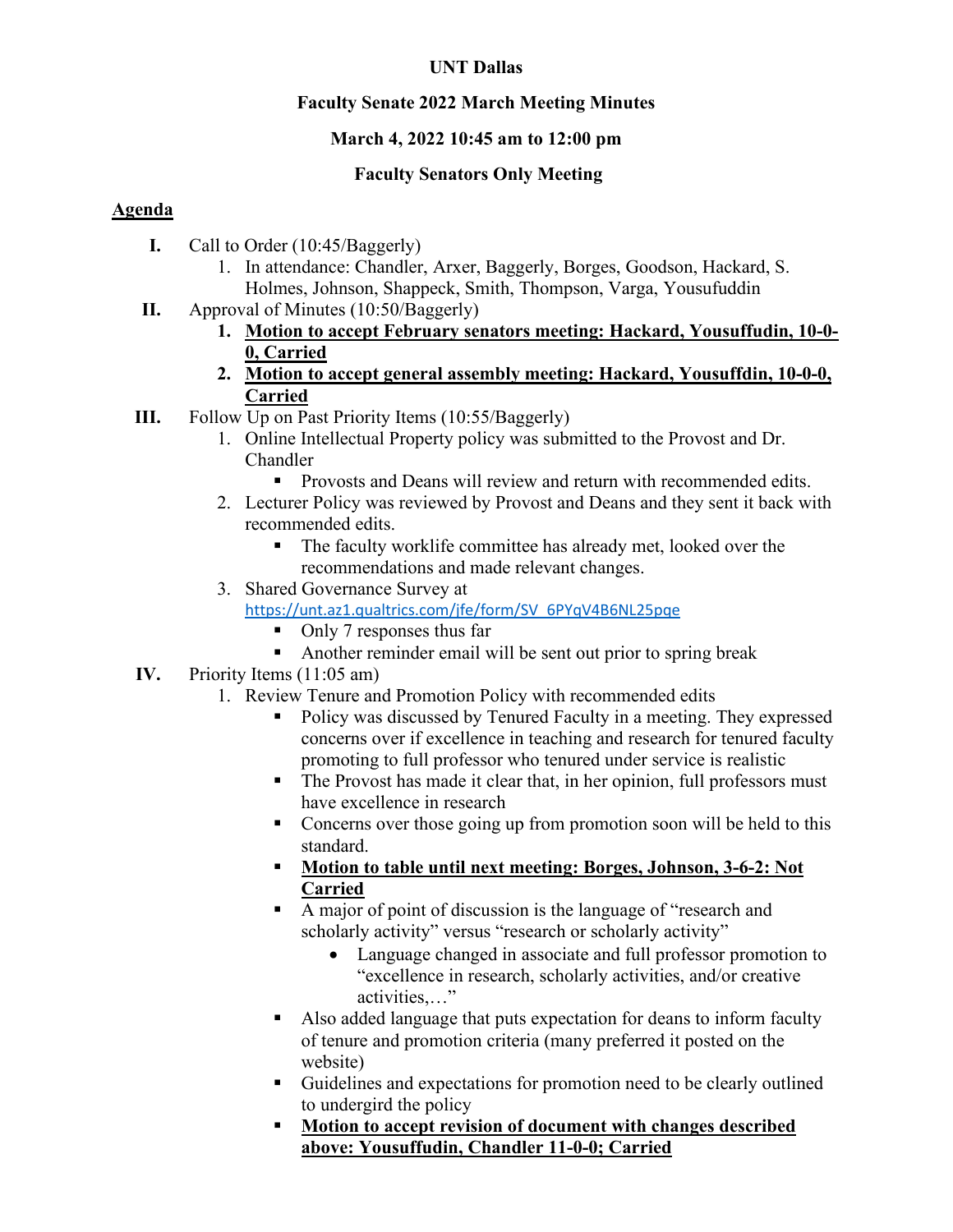- 2. Review Borges' Proposed Resolution on CRT and Defending Tenure
	- **Motion to approve resolution as written: Borges, Hackard, 8-3-0; Carried**
	- Resolution will be posted on Faculty Senate website and sent to Texas Council of Faculty Senate, AAUP, and Texas Association of College Teachers.
- **V.** Committee Updates due to limited time, reports were deferred except for Nominations committee
	- 1. Academic Affairs (Cynthia Rodriguez) report deferred
	- 2. Faculty Handbook (Pam Thompson) report deferred
	- 3. Faculty Work Life (Gabe Otteson) report deferred
	- 4. IT (Mary Hoyt) report deferred
	- 5. Library (Jesseca Lightbourne) report deferred
	- 6. Nominations and Elections (Janiece Upshaw)
		- See attached report for committee update
	- 7. Constitution and By-Laws (Joshua Goodson) report deferred
	- 8. Annual Administrator Advisory Review (Walt Borges) report deferred
	- **VI.** Other business (11:45)
		- 1. Add IRB discussion to April agenda meeting
	- **VII.** Adjourn (12:14) next meeting is April 1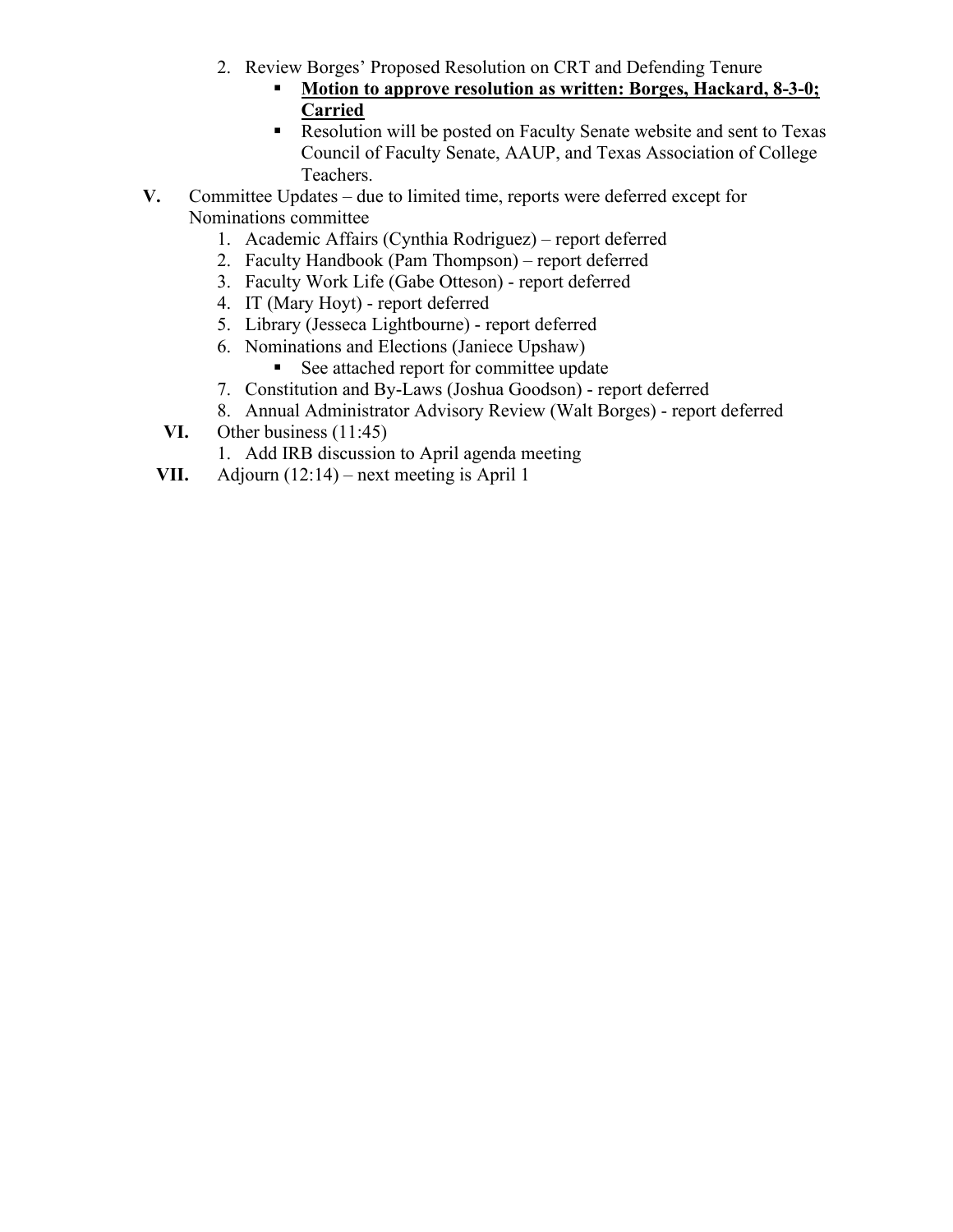## **Report to Faculty Senate: March 4, 2022 From: Nominations & Elections Committee**

### **Janiece Upshaw, Chair**

The Nomination and Elections committee is preparing the **Faculty Senate Elections to be held March 21 -29, 2022** in the following ways:

- 1. Verifying eligibility of all faculty according to FS Bylaws
- 2. Determining pool of voters for each of the open positions
- 3. Securing/Vetting Candidates
- 4. Preparing electronic ballots
- 5. Conducting the FS Election
- 6. Computing and Reporting Results of Elections
- 7. Preparing and Conducting Run-off Election, if necessary

### **1. Verifying eligibility**

Faculty Senate Bylaws: Article II, Section 3. Voting Members of the General Membership

Paragraph 1. The voting members of the General Membership must meet all of the following conditions: hold a full-time faculty appointment or be a full-time visiting faculty member at UNT Dallas; receive at least 50 percent of their salary during the academic year (faculty members on sabbatical or other leave who are not receiving at least 50% of their annual salary do not have voting privileges); and may not hold an administrative appointment above the rank of Program Coordinator, Program Director, Program Chair, or Department Chair.

### **2. Pool of Voters for open positions**

- Deans submitted faculty lists
	- 146 total faculty
	- 70 Permanent Non-Tenure
	- 40 Tenure Track
	- **33 Tenured**
	- 3 unknown
	- 29 Business
	- **31 COL**
	- $-14$  EDU
	- $-11$  HS
	- **58 LAS**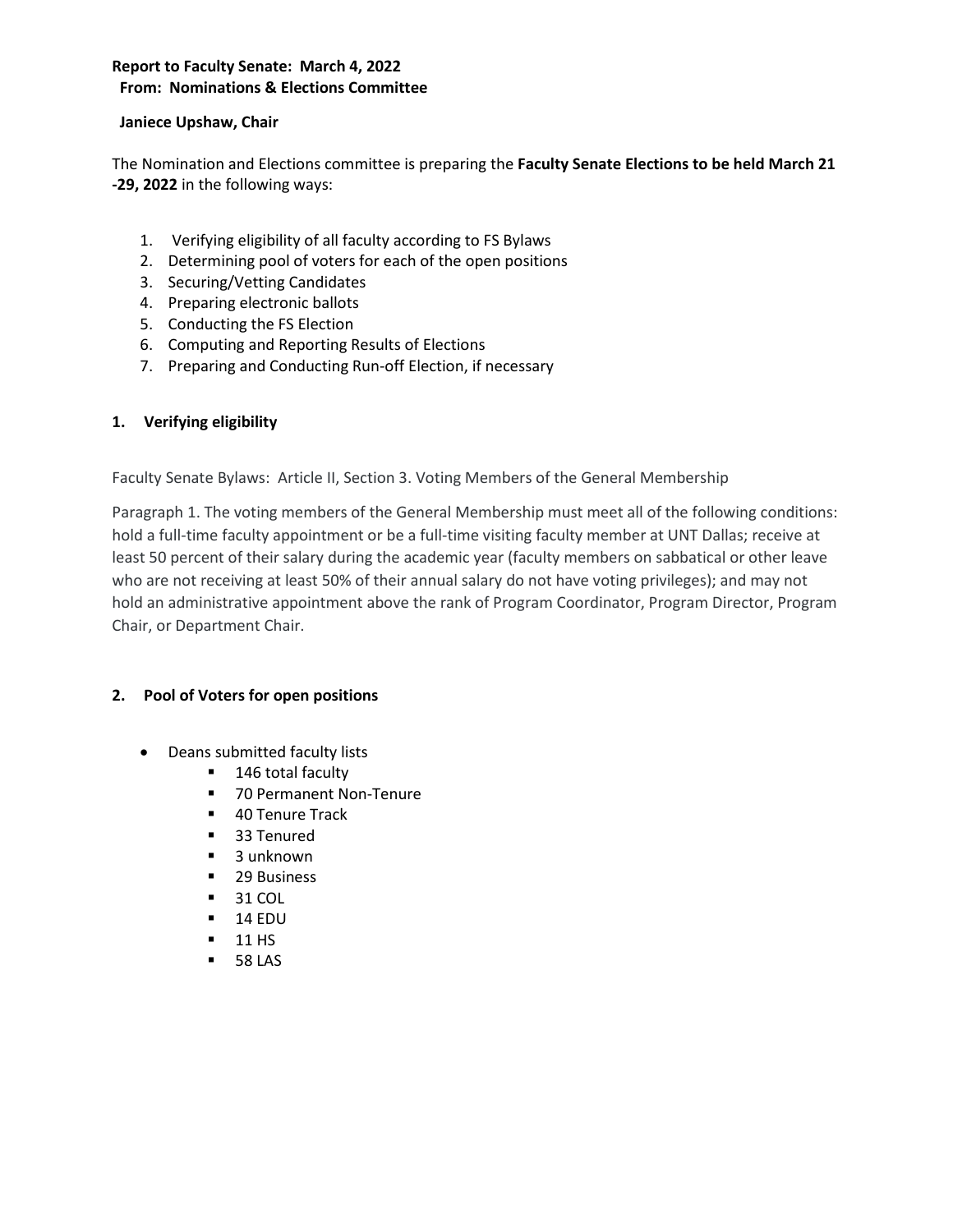- Faculty Voter Registration 72 Faculty have completed Survey
	- o **The N&E committee requests that Faculty Senators reach out to their constituents and encourage them to complete the survey, as it helps the committee to develop an email list and verify the Dean's list. Janiece will send you an email with a link to forward to your constituents. Deadline March 8.**
- Lists will be finalized by March 15 and prepared for ballot distribution

### **1. Candidates**

- All 12 faculty nominated were found to be eligible for positions
- **Vice- President/President-elect**
	- o Eric Coleman
- **Parliamentarian/Secretary-elect** 
	- o Randy Bell
	- o Cathy Scott
- **Senator, Permanent Non-Tenure Track**
	- o Anthony Chaney
	- o Gabe Otteson
	- o Michael Noyes
- **Senator, Tenure**
	- o Iftekhar Amin
- **Senator, Business Place One**
	- o Bill Ingram
- **Senator, Human Services**
	- o Sheila Lumar
- **Senator, Liberal Arts & Science, Place Three**
	- o William Garner
	- o Ian Grigsby
- **Senator, College of Law**
	- o Gretchen Hackard

**Question arose during N&E Committee regarding VP/Pres qualifications: Is there or should there be any requirement as to time remaining on multi-year contracts? For instance, if someone is at the end of a multi-year contract, should that be a consideration in meeting qualifications?**

- **2. Electronic Ballots**
	- Electronic ballots will be sent to faculty via email link March 21, using Qualtrics
	- May only vote once using email link unable to forward ballot
	- Ballots returned anonymously
- **3. Election: March 21 – 29**
- **4. Computing and Reporting Results**